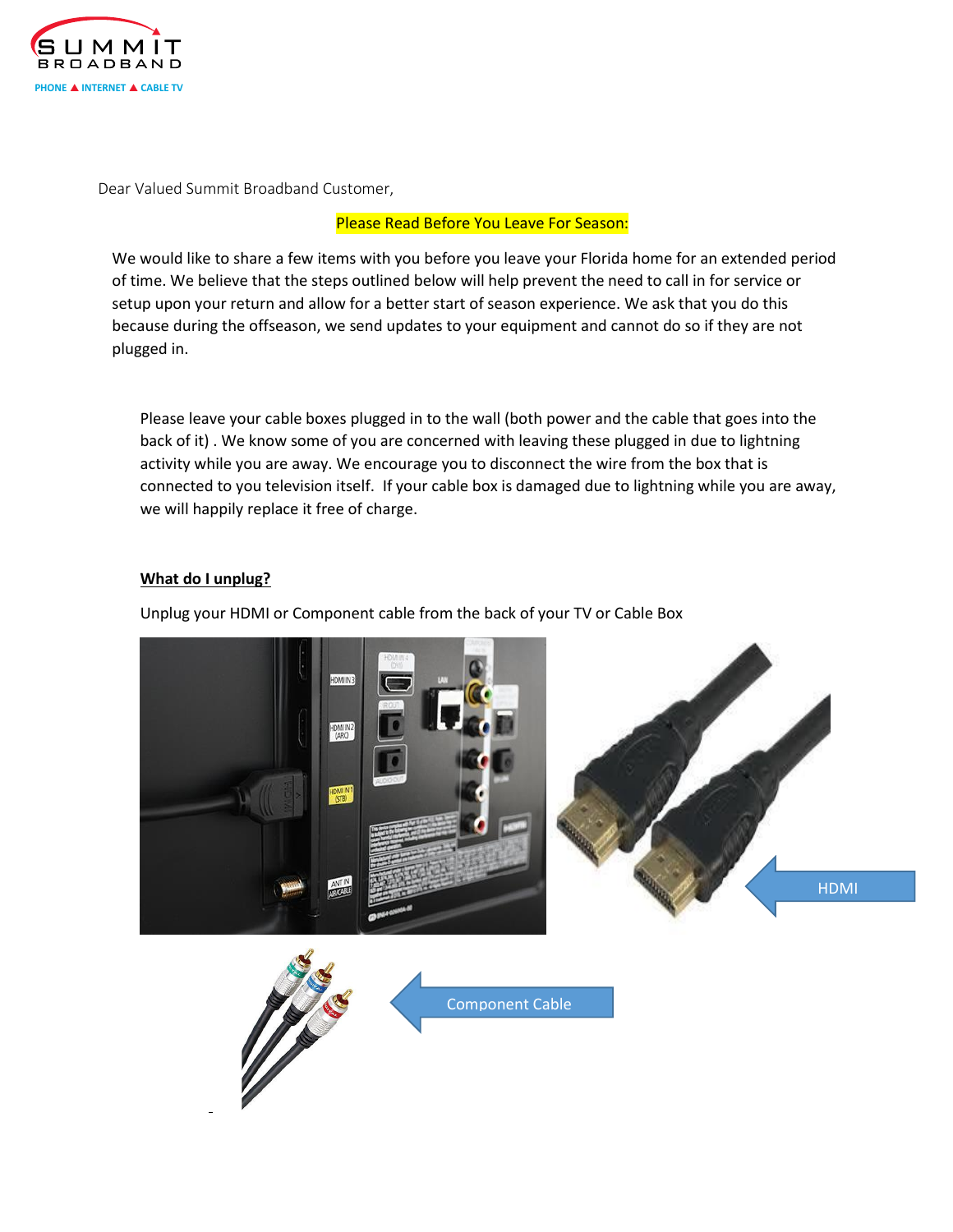

# **What do I leave plugged in?**



# Please do not unplug these cables

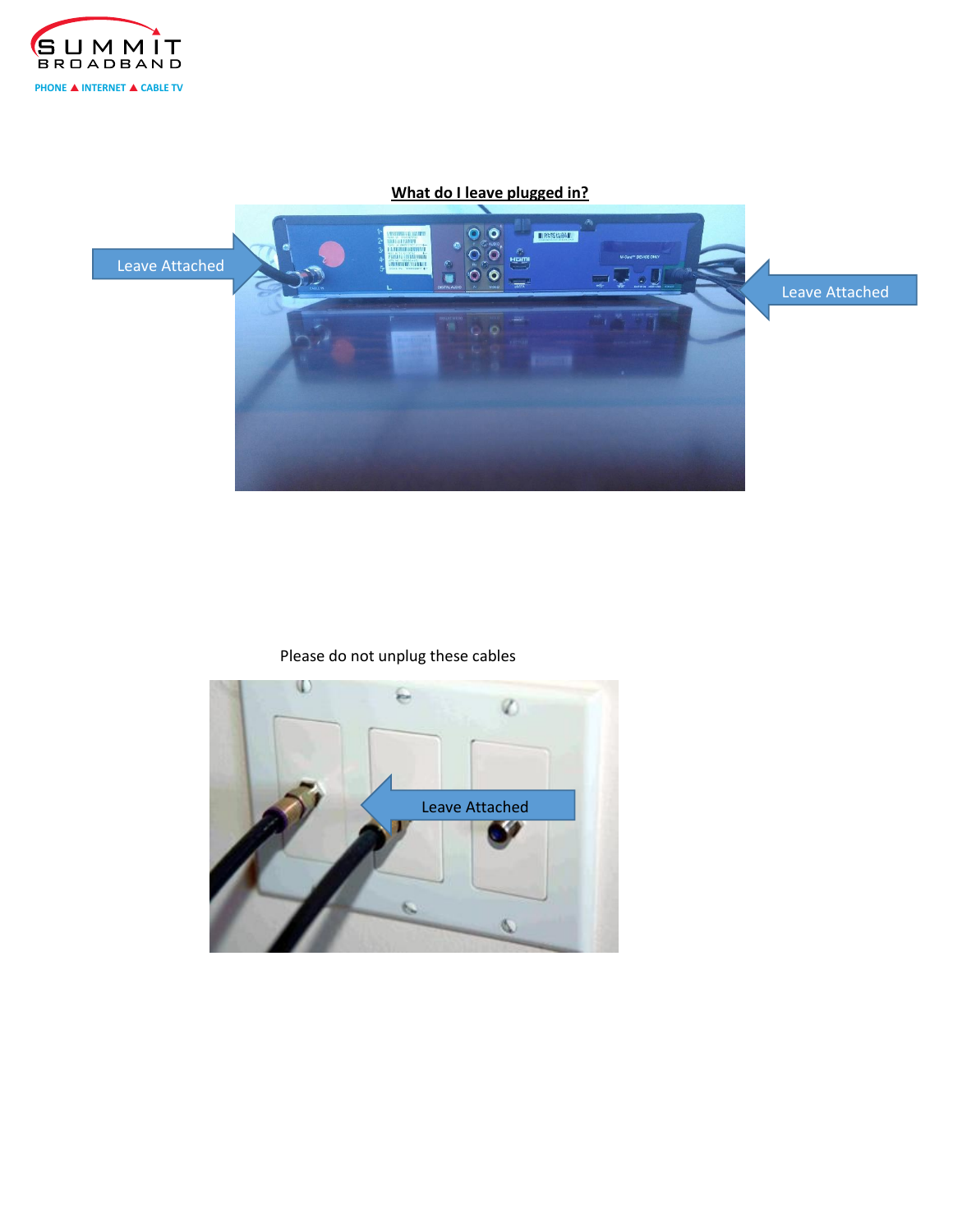

# **If you have one of these (Cable Modem) Please leave it plugged in**